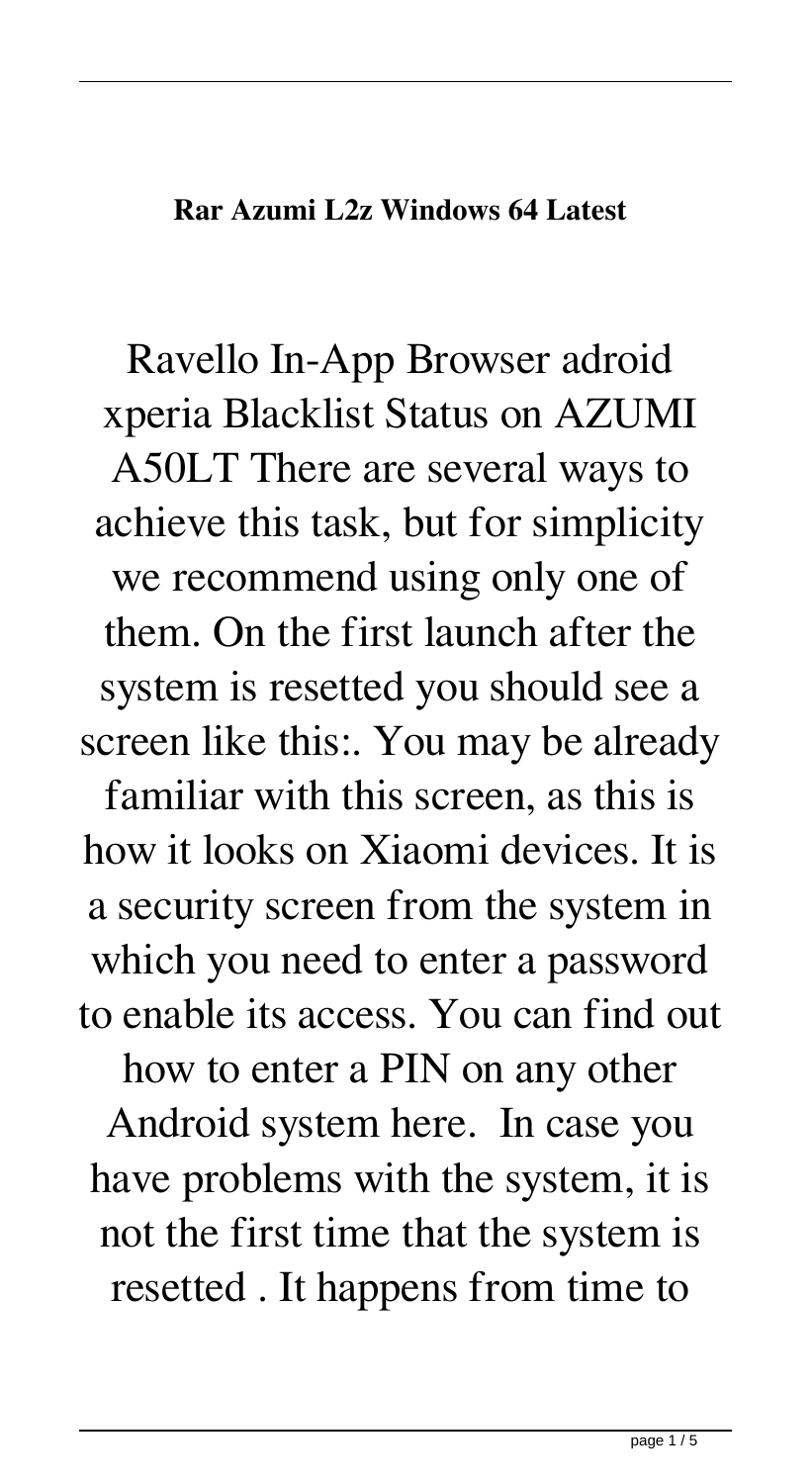time, so it is safe to enter your pin in case it becomes needed. Make sure you enter the exact six digit code. If

you forget the code, it will be reported to the system administrator and you will not be able to use your device for a certain period of time. You may be sure that you do not lose

this access. Enter a new pin, and make sure you do not enter the same code. If you lose access, follow the instructions below. You should check

the blacklist status only once per phone. On your phone tap the Menu icon (it looks like three lines) located on the top left corner of your screen.

In case you have problems with the system, it is not the first time that the system is resetted . It happens from

time to time, so it is safe to enter your pin in case it becomes needed. Make sure you enter the exact six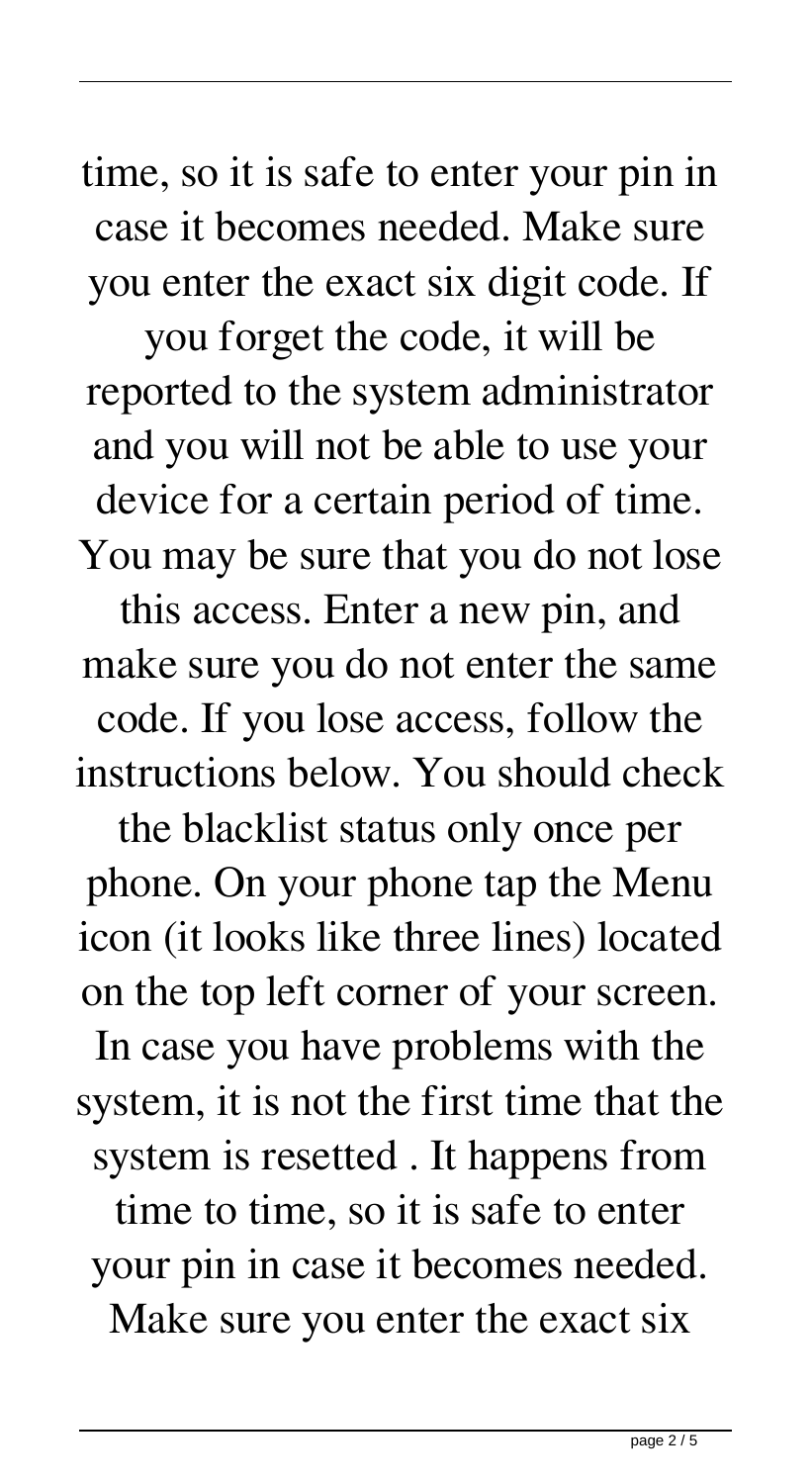digit code. If you forget the code, it will be reported to the system administrator and you will not be able to use your device for a certain period of time. You may be sure that you do not lose this access. Enter a new pin, and make sure you do not enter the same code. If you lose access, follow the instructions below. You should check the blacklist status only once per phone. On your phone tap the Menu icon (it looks like three lines) located on the top left corner of your screen. Go to Settings Tap Apps & Notifications Tap Apps & Notifications . Tap All apps Tap Setting Tap Advanced Tap Reset Tap Reset app The system administrator will confirm with you that you know what you are doing. You may simply reset the data, otherwise you may

lose some of the data